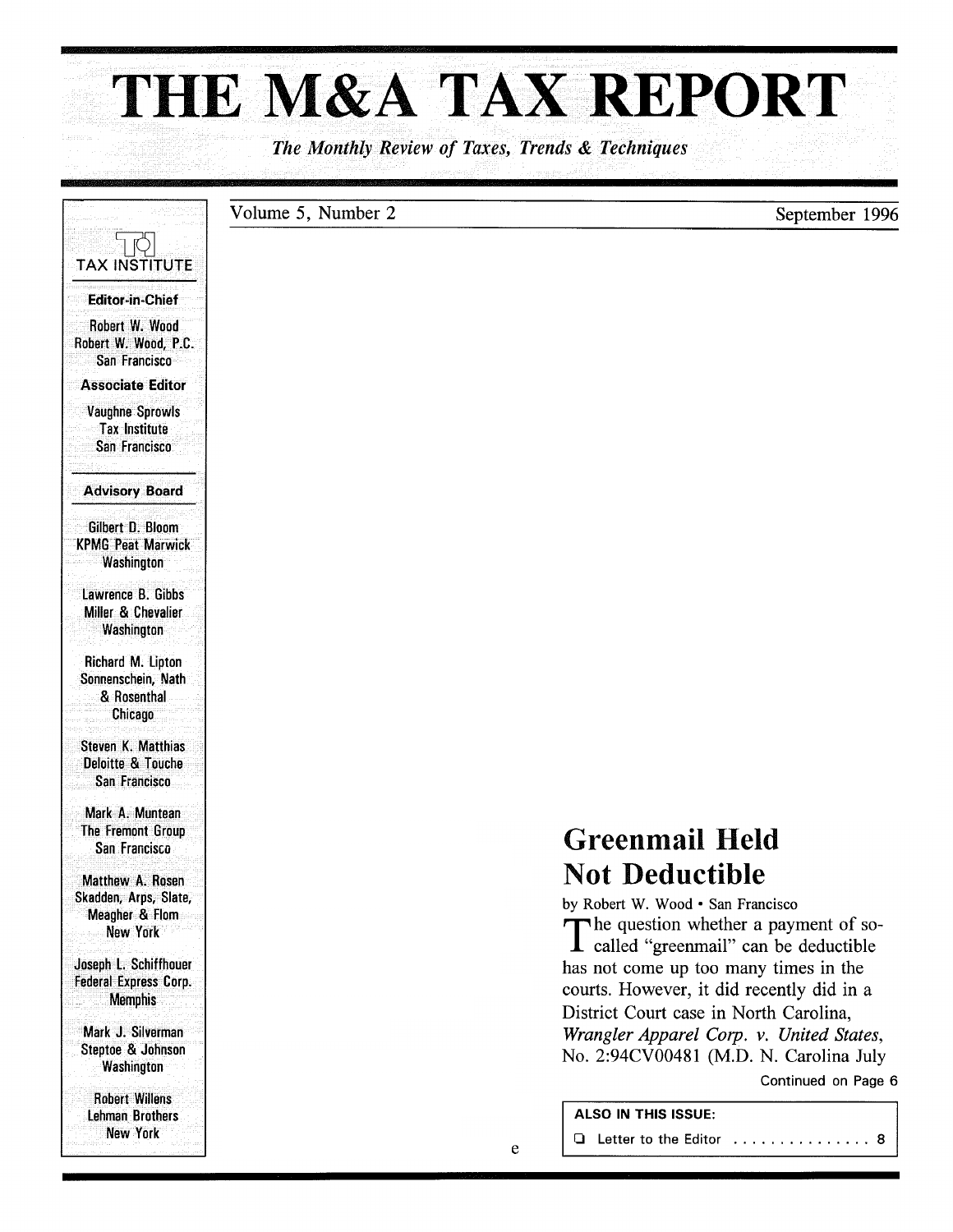#### **GREENMAIL Continued from Page 1**

22, 1996). In that case, the U.S. District Court found that the greenmail pay was not a deductible business expense under Section 162. In fact, the court granted summary judgment to the government on the question of deductibility (saying it simply was not deductible). But, the court said a trial was necessary to determine if amortization was

Continued on Page 7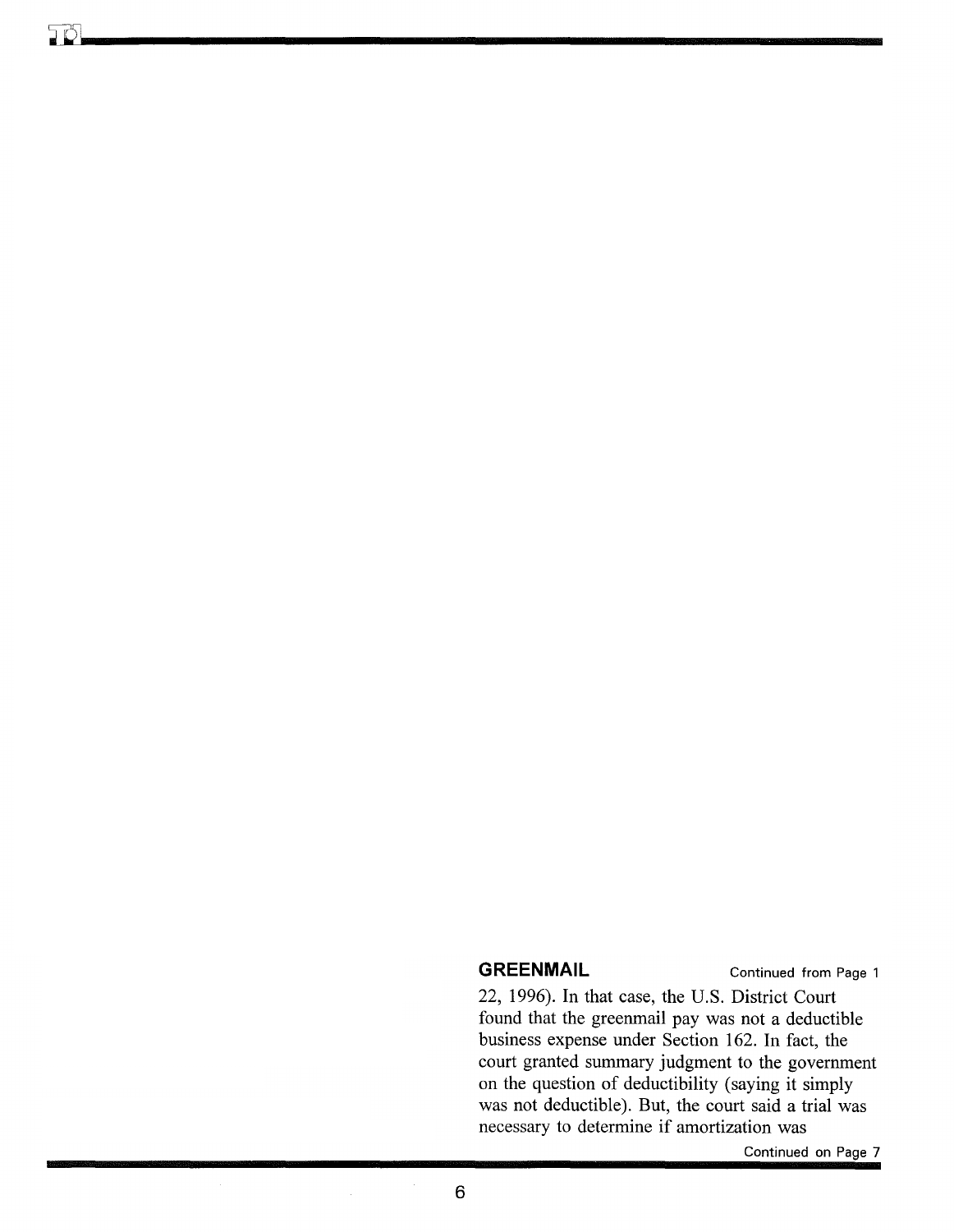# **GREENMAIL** Continued from Page 6

appropriate. Thus, the court left open the possibility of amortization.

The case arose out of the Bass family's purchase of 23% of the stock of Blue Bell, Inc. Blue Bell was worried about a hostile takeover, and consequently negotiated with the Bass Group to repurchase its stock. An agreement was negotiated that contained a standstill provision barring the Bass Group from purchasing Blue Bell stock for ten years. Blue Bell repurchased all of the stock from the Bass Group, paying a net purchase price that exceeded the publicly traded price by more than \$36 million.

Blue Bell ended up being merged with Wrangler Apparel Corp., and Wrangler Apparel as the successor was faced with arguing that the \$36 million premium paid to the Bass Group represented "greenmail." Wrangler Apparel argued that the \$36 million premium was paid not to acquire stock held by the corporate raider, but rather to eliminate the threat of the raider to the company's business. Not persuaded, the District Court just said no on the availability of a Section 162 deduction.

### **Motive Irrelevant**

The court found that Blue Bell's motivation in this matter was irrelevant. The District Court relied in large measure on the decision in *Stokely-Van Camp, Inc. v. United States,* 974 F.2d 1319 (Fed. Cir.

## **ALSO AVAILABLE FROM TAX INSTITUTE:**

TAXATION OF INTANGIBLE ASSETS, by Mark A. Muntean *[NEW!]* 

Taxation of Compensation and Benefits, by David J. Cartano

Taxation of Damage Awards and Settlement Payments, by Robert W. Wood

The Manual of California Taxes, by Kathleen K. Wright and Richard J. Ayoob

Tax Guide for Church & Clergy, by Mark A. **Muntean** 

The Home Office Tax Guide, by Robert W. Wood For more information, call or write today:



1992). The Federal Circuit in *Stokely-Van Camp*  had found that the premium was paid in connection with the purchase of the corporation's stock, which was a capital asset.

Interestingly, the District Court in *Wrangler Apparel* noted that although the stock purchase agreement between Blue Bell and the Bass Group did not specifically allocate any portion of the purchase price to the ten year standstill provision, a trial was necessary to determine the *intent* of the contracting parties. (It sure sounds like motive is relevant, doesn't it?) The court found that Wrangler Apparel had shown some evidence that the parties had ascribed value to that standstill provision. In the District Court's eye, this was sufficient to raise an issue as to whether the parties intended to allocate a portion of the purchase price to the ten year standstill covenant.

# **Greenmail Rules**

Under current law, of course, Section 5881 (added in 1987) imposes a special excise tax on greenmail payments. Imposed at a whopping 50%, the excise tax applies on any gains realized as a result of greenmail payments, and is nondeductible for income tax purposes. Greenmail that is subject to the tax is defined as any amount a corporation (or any person acting in concert with a corporation) pays to a shareholder, directly or indirectly, to acquire its stock if:

- the shareholder held the stock for less than two years at the time of the acquisition;
- at some time during those two years, the shareholder, any person acting in concert with the shareholder, or a related person, made or threatened to make a public tender offer for the stock of the corporation; and
- the acquisition is pursuant to an offer that was not made on the same terms to all shareholders. I.R.C. §5881.

This statute was designed to discourage the practice of buying stock in a potential target to thereafter induce the target to buy back the stock at a substantial premium so as to prevent the unwanted prospective acquiring corporation from gaining control.